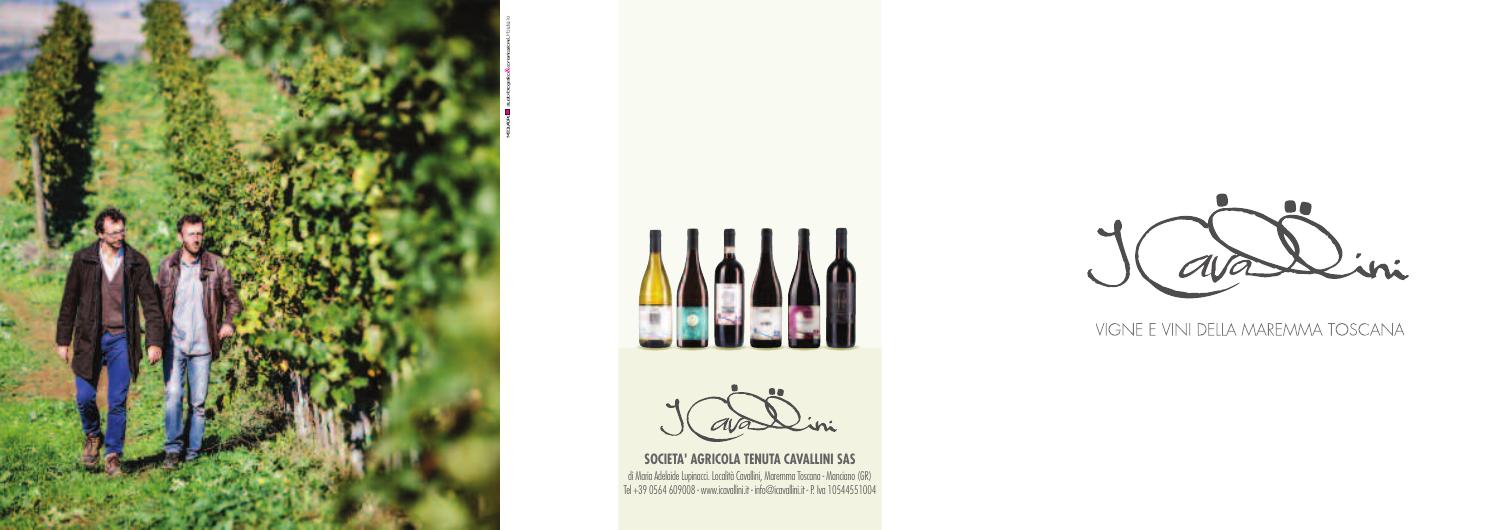

DIACCIO Maremma Toscana

100% vermentino raccolto a mano. Fermenta in acciaio con lieviti autoctoni (pied de cuve). Affininamento in acciaio 6 mesi

85% sangiovese, 7.5% ciliegiolo, 7.5% alicante (grenache). Raccolto <sup>a</sup> mano, fermenta in acciaio con lieviti autoctoni. Affina in acciaio <sup>e</sup> botte grande per <sup>6</sup> mesi.

#### NINI' **Toscana IGT**

100% vermentino hand harvested Fermented on the skins with indigenous yeast Aged 12 months in large acacia barrel

# MORELLINO di SCANSANO<br>Morellino di Scansano DOCG

85% sangiovese, 7.5% ciliegiolo, 7.5% alicante (grenache). Hand harvested, fermented in stainless steel tank with indigenous yeast Aged in steel and large oak barrels for 6 months.

100% vermentino hand harvested Fermented in stainless steel tank with indegenous yeast (pied de cuve) Aged in stainless steel tank for 6 months

100% vermentino raccolto a mano. Fermenta in piccoli tini sulle bucce con lieviti autoctoni.Affina 12 mesi in botte grande di acacia

100% alicante (grenache) raccolto a mano. Fermenta in acciaio con lieviti autoctoni. Affinamento 12 mesi in botte grande.

100% alicante (grenache) hand harvested. Fermented in stainless steel tank with indigenous yeast. Aged for 12 months in large oak barrels.

#### CILIEGIOLO Ciliegiolo **DOC Maremma Toscana**

100% ciliegiolo raccolto a mano. Fermenta in acciaio con lieviti autoctoni.

## ALICANTE

**Alicante** DOC Maremma Toscana

## PAUSE

Merlot **DOC Maremma Toscana** 

100% merlot raccolto a mano. Fermenta in piccoli tini con lieviti autoctoni. Affinamento 12 mesi in barriques di 1 e 2 passaggio.

100% merlot hand harvested Fermented in small barrel with indigenous yeast. Aged for 12 months in barriques (first and second passage)

100% ciliegiolo hand harvested Fermented in stainless steel tank with indigenous yeast Aged for 12month in large oak barrels.



Affinamento 12 mesi in botte grande.